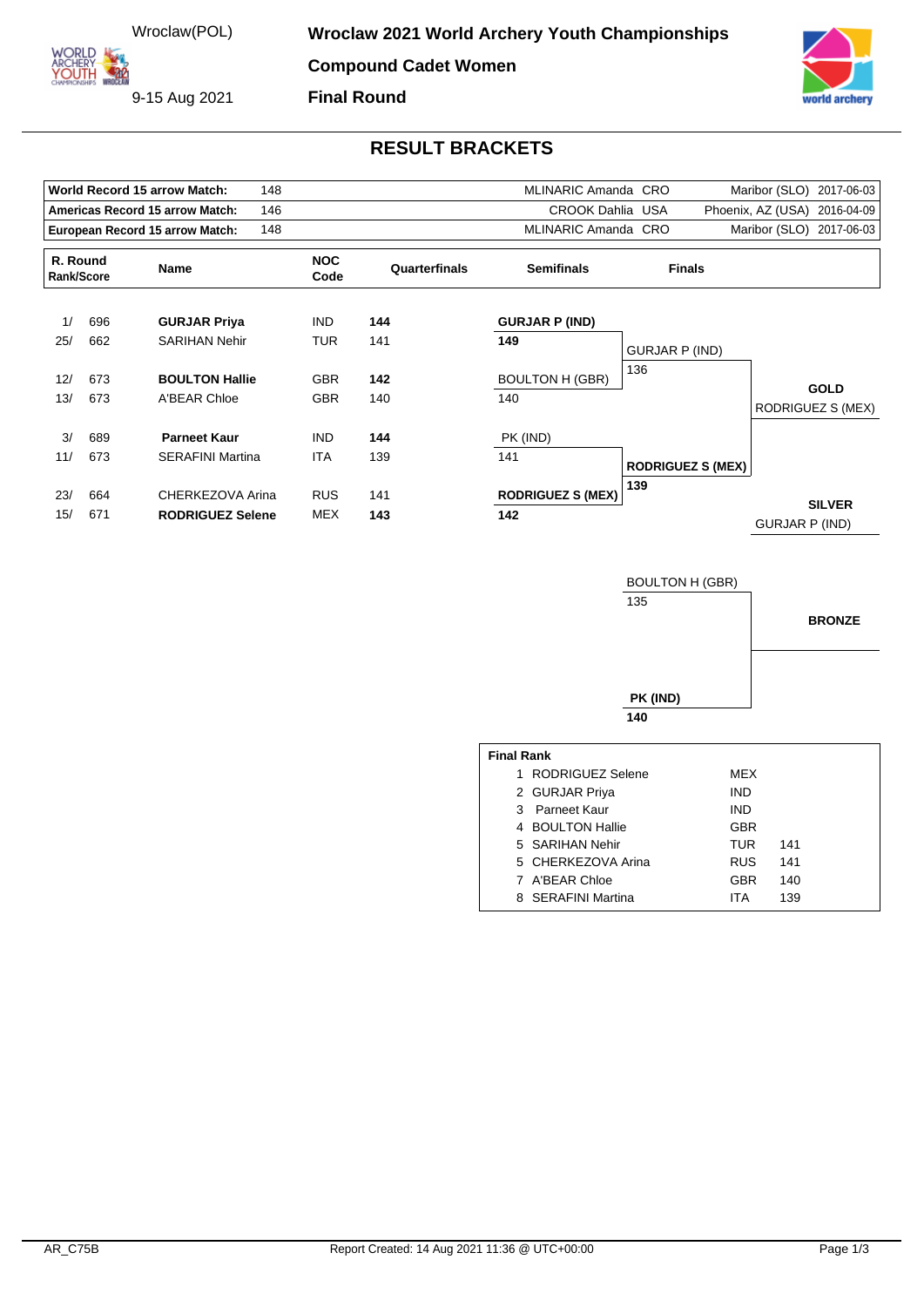Wroclaw(POL)

**ORLD** ARCHERY<br>YOUTH 422

9-15 Aug 2021



## **RESULT BRACKETS**

|                                               | World Record 15 arrow Match:<br>148 |                                                         |                    |                       |                                                            | MLINARIC Amanda CRO<br>Maribor (SLO)<br>2017-06-03 |                        |  |
|-----------------------------------------------|-------------------------------------|---------------------------------------------------------|--------------------|-----------------------|------------------------------------------------------------|----------------------------------------------------|------------------------|--|
| <b>Americas Record 15 arrow Match:</b><br>146 |                                     |                                                         |                    |                       | <b>CROOK Dahlia USA</b><br>Phoenix, AZ (USA)<br>2016-04-09 |                                                    |                        |  |
|                                               |                                     | 148<br>European Record 15 arrow Match:                  |                    | MLINARIC Amanda CRO   |                                                            | Maribor (SLO) 2017-06-03                           |                        |  |
| R. Round<br>Rank/Score                        |                                     | Name                                                    | <b>NOC</b><br>Code | 1/24<br>Elimin. Round | 1/16<br>Elimin. Round                                      | 1/8<br>Elimin. Round                               | Quarterfinals          |  |
| 1/                                            | 696                                 | <b>GURJAR Priya</b><br>pre-seeded in 1/16th             | <b>IND</b>         |                       | <b>GURJAR P (IND)</b><br>142                               | <b>GURJAR P (IND)</b>                              |                        |  |
| 33/                                           | 628                                 | <b>HANKUS Julita</b>                                    | <b>POL</b>         | 124                   | SANDERS C (CAN)                                            | 143                                                |                        |  |
| 32/                                           | 638                                 | <b>SANDERS Chyler</b>                                   | CAN                | 131                   | 137                                                        |                                                    | <b>GURJAR P (IND)</b>  |  |
| 17/                                           | 669                                 | <b>DEL DUCA Martina</b><br>-Bye-                        | ITA                |                       | DEL DUCA M (ITA)<br>138                                    | CASTILLO A (MEX)<br>141                            | 144                    |  |
|                                               |                                     | -Bye-                                                   |                    |                       | <b>CASTILLO A (MEX)</b>                                    |                                                    |                        |  |
| 16/                                           | 670                                 | <b>CASTILLO Adriana</b>                                 | <b>MEX</b>         |                       | 144                                                        |                                                    |                        |  |
| 9/                                            | 674                                 | <b>KRAHE Carson</b><br>-Bye-<br>-Bye-                   | <b>USA</b>         |                       | <b>KRAHE C (USA)</b><br>143<br>LAPIEDRA BARRANCO A (ESP)   | <b>KRAHE C (USA)</b><br>141                        |                        |  |
| 24/                                           | 663                                 | LAPIEDRA BARRANCO Andrea ESP                            |                    |                       | 136                                                        |                                                    |                        |  |
|                                               |                                     |                                                         |                    |                       |                                                            |                                                    | SARIHAN N (TUR)        |  |
| 25/                                           | 662                                 | <b>SARIHAN Nehir</b><br>-Bye-                           | <b>TUR</b>         |                       | <b>SARIHAN N (TUR)</b><br>138                              | <b>SARIHAN N (TUR)</b>                             | 141                    |  |
| 8/                                            | 676                                 | pre-seeded in 1/16th<br>SULLENBERGER Sydney USA         |                    |                       | SULLENBERGER S (USA)<br>137                                | 144                                                |                        |  |
| 5/                                            | 682                                 | <b>KARNER Kristella</b><br>pre-seeded in 1/16th         | <b>EST</b>         |                       | <b>KARNER K (EST)</b><br>141                               | <b>KARNER K (EST)</b>                              |                        |  |
| 37/                                           | 602                                 | RAKOWSKA Maja                                           | POL                | 117                   | UNAMUNZAGA ALTUNA S (ESP)                                  | 138                                                |                        |  |
| 28/                                           | 656                                 | UNAMUNZAGA ALTUNA Samantha ESP                          |                    | 134                   | 137                                                        |                                                    | <b>BOULTON H (GBR)</b> |  |
| 21/                                           | 665                                 | <b>DE LEON Marisol</b><br>-Bye-                         | <b>MEX</b>         |                       | DE LEON M (MEX)<br>141                                     | <b>BOULTON H (GBR)</b>                             | 142                    |  |
|                                               |                                     | -Bye-                                                   |                    |                       | <b>BOULTON H (GBR)</b>                                     | 141                                                |                        |  |
| 12/                                           | 673                                 | <b>BOULTON Hallie</b>                                   | GBR                |                       | 145                                                        |                                                    |                        |  |
| 13/                                           | 673                                 | <b>A'BEAR Chloe</b><br>-Bye-                            | GBR                |                       | A'BEAR C (GBR)<br>145                                      | A'BEAR C (GBR)                                     |                        |  |
|                                               |                                     | -Bye-                                                   |                    |                       | MURZINA M (RUS)                                            | 143                                                |                        |  |
| 20/                                           | 666                                 | <b>MURZINA Milana</b>                                   | <b>RUS</b>         |                       | 142                                                        |                                                    | A'BEAR C (GBR)         |  |
|                                               |                                     |                                                         |                    |                       |                                                            |                                                    | 140                    |  |
| 29/                                           | 656                                 | <b>SAREC Katja</b>                                      | <b>SLO</b>         | 141                   | SAREC K (SLO)                                              |                                                    |                        |  |
| 36/                                           | 618                                 | LAM Sum Laam                                            | <b>HKG</b>         | 113                   | 130                                                        | SENTHILKUMAR RV (IND)                              |                        |  |
| 4/                                            | 682                                 | pre-seeded in 1/16th<br>SENTHILKUMAR Ridhu Varshini IND |                    |                       | SENTHILKUMAR RV (IND)<br>144                               | 139                                                |                        |  |